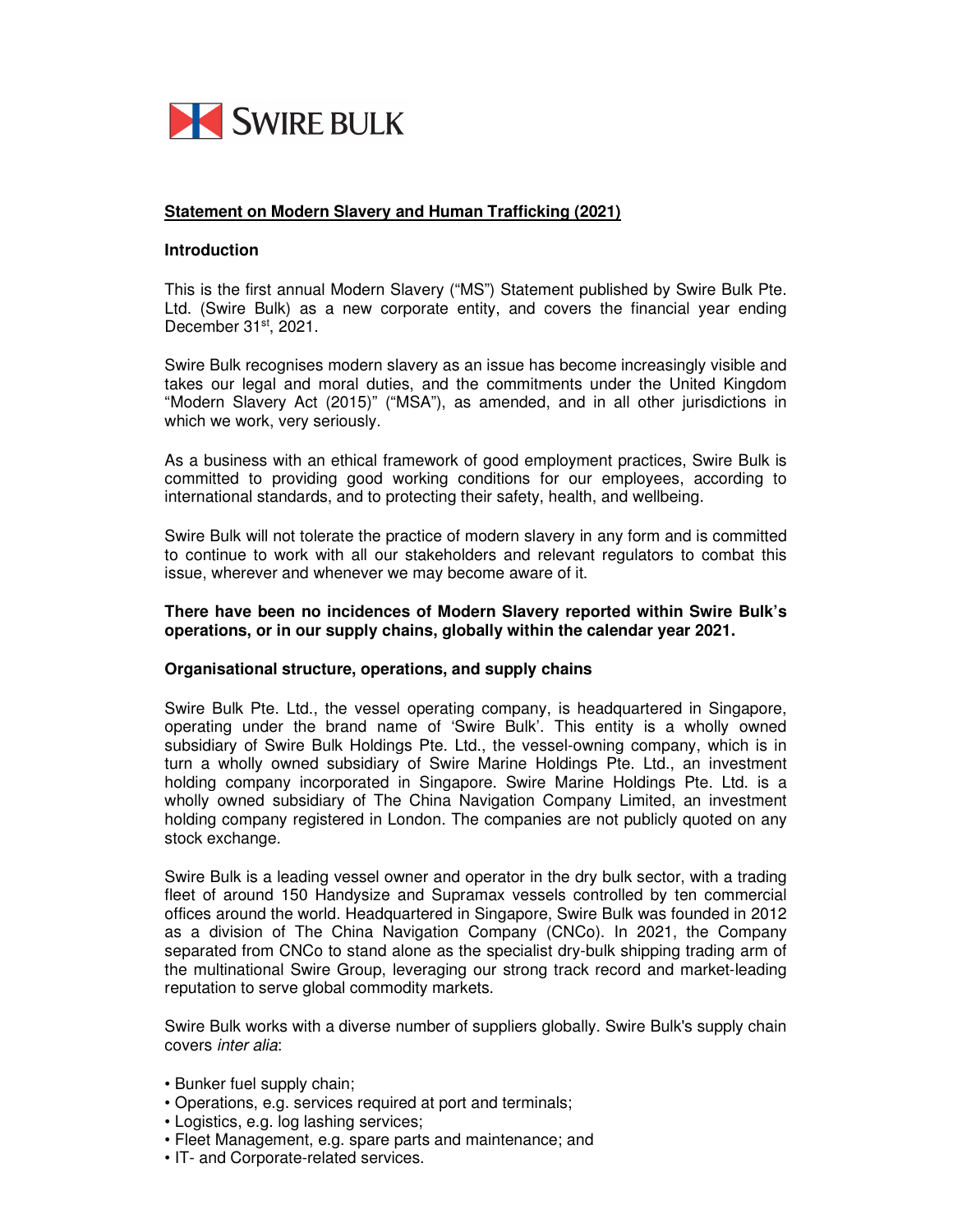We are the end users of products and services and do not manufacture any goods or use raw materials.

### **Policies**

Our Supplier Code of Conduct, which is part of our own Corporate Code of Conduct, contains guidance relating to our employment practices, as well as clear prohibitions against the use of bonded, child, coerced, forced, indentured or involuntary labour in any form. We similarly require our suppliers to meet these expectations.

Swire Bulk is committed to comply with all applicable national labour laws and International Labour Organisation (ILO) conventions.

Recognising that modern slavery as an issue has become increasingly visible, we have put in place a Modern Slavery Policy.

Our internal Human Rights Policy outlines our commitment to respect the human rights across our operations and our value chain.

We review and enhance our policies as required, and at least annually.

#### **Risk Assessment**

Together with our key internal stakeholders, we aim to build stronger partnerships with suppliers and ensure that they adhere to the same high environmental, social and governance standards as Swire Bulk. Through understanding our supply chain risks, conducting due diligence on our suppliers and supply chain partners, we ensure that our supply chain is fully compliant with any regulatory, environmental and health and safety requirements as well as being free of human rights violations and modern slavery. All suppliers with a contractual agreement are required to follow our Supplier Code of Conduct.

We outsource our ship management services to third-parties. All subcontractors are carefully selected, following a thorough due diligence process before we enter into any contractual relationships with them. The due diligence process includes undertaking background checks during the tendering exercise. The third-party ship management companies are audited annually by Recognised Organisation (RO) appointed by the flag states in compliance with ILO Maritime Labour Convention (2006) ("MLC") requirements.

We also use several manning agencies in various countries around the world. Audits on the manning agencies are conducted internally by our Ship Management offices and externally by ROs in compliance with the International Safety Management (ISM) Code. Any non-compliances must be resolved within three months, or earlier, as advised by the auditor concerned. Swire Bulk regularly reviews all audit and inspection reports for all our vessels.

For our chartered-in fleet, Swire Bulk only selects vessels that meet the requirements of RightShip Safety score of 3 and above. Under their new system, RightShip assesses and maintains the vetting status of all vessels subject to overall safety and operational performance in last 5 years. The score also now covers Human Rights criteria including living and working standards, protection of seafarers' rights and conditions of employment.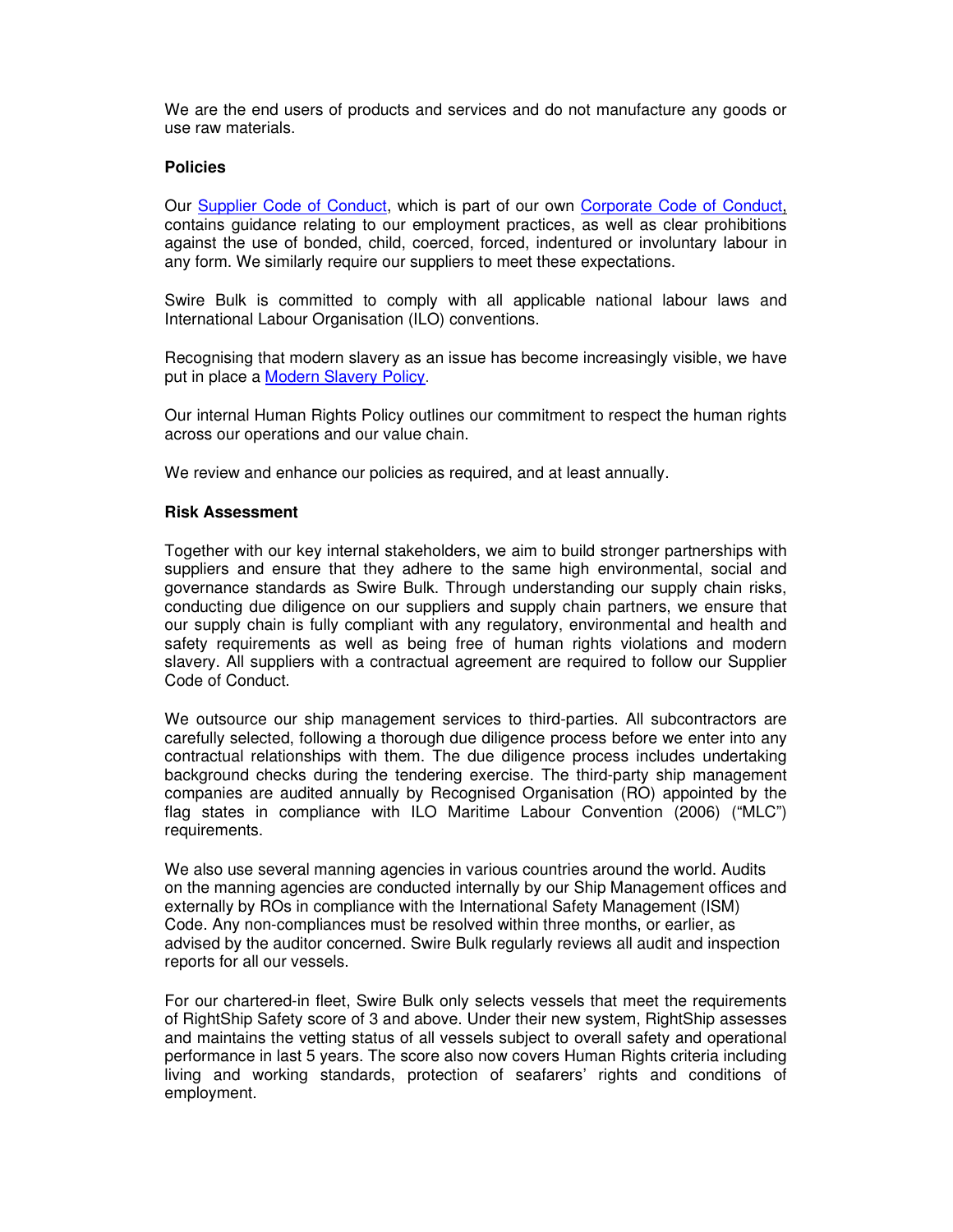## **Protecting Human Rights of Seafarers**

Swire Bulk fully supports and complies with and/or exceeds the standards as set forth in the ILO MLC 2006.

The MLC 2006 encompasses all relevant standards of existing ILO maritime labour conventions and recommendations, as well as fundamental principles contained in core International Labour Conventions and the ILO 1998 Declaration on Fundamental Principles and Rights at Work. Minimum requirements and standards include:

- Contractual terms and conditions for the seafarers to work onboard ships
- Conditions of employment
- Accommodation, recreational facilities, food, and catering
- Health protection, medical care, welfare, and social security protection
- Compliance and enforcement

All contractual conditions for seagoing employees are compliant with the ILO MLC 2006 wage levels or the International Transport Federation's Collecting Bargaining Agreement (CBA).

We are signatories to the Global Maritime Forum-initiated "Neptune Declaration on Seafarer Wellbeing and Crew Change" (https://www.globalmaritimeforum.org/neptunedeclaration). This is a worldwide call to action to seek to end the unprecedented crew change crisis caused by COVID-19.

## **Reporting channels**

Swire Bulk has a Whistleblowing Policy in place for both shore-based employees and third parties to report any suspected issues. For vessel crew, we ensure that our thirdparty ship managers have whistleblowing procedures in place for their seagoing employees with a clear process of reporting any concerns via various channels, report assessment and investigation, corrective actions and whistleblower protection. This can be an entirely confidential process. We encourage Swire Bulk personnel and thirdparties to use our whistleblowing channels and relevant management will then diligently investigate all reports. There were no grievances related to MS or labour conditions received in 2021.

We also provide a Confidential Reporting hotline to deal with any issues. The process is clearly defined in our Grievance and Dispute Settlement Policy which is available to all employees.

# **I. Our actions in the last financial year**

In 2021 we undertook the following actions to mitigate forced labour risks:

- Introduced governance structures and processes for managing MS risks;
- Raised awareness of MS risks with relevant business units;
- Provided annual compliance training for all our employees on Modern Slavery;
- Undertook ongoing implementation of a Whistleblowing process through several channels.

#### **Governance**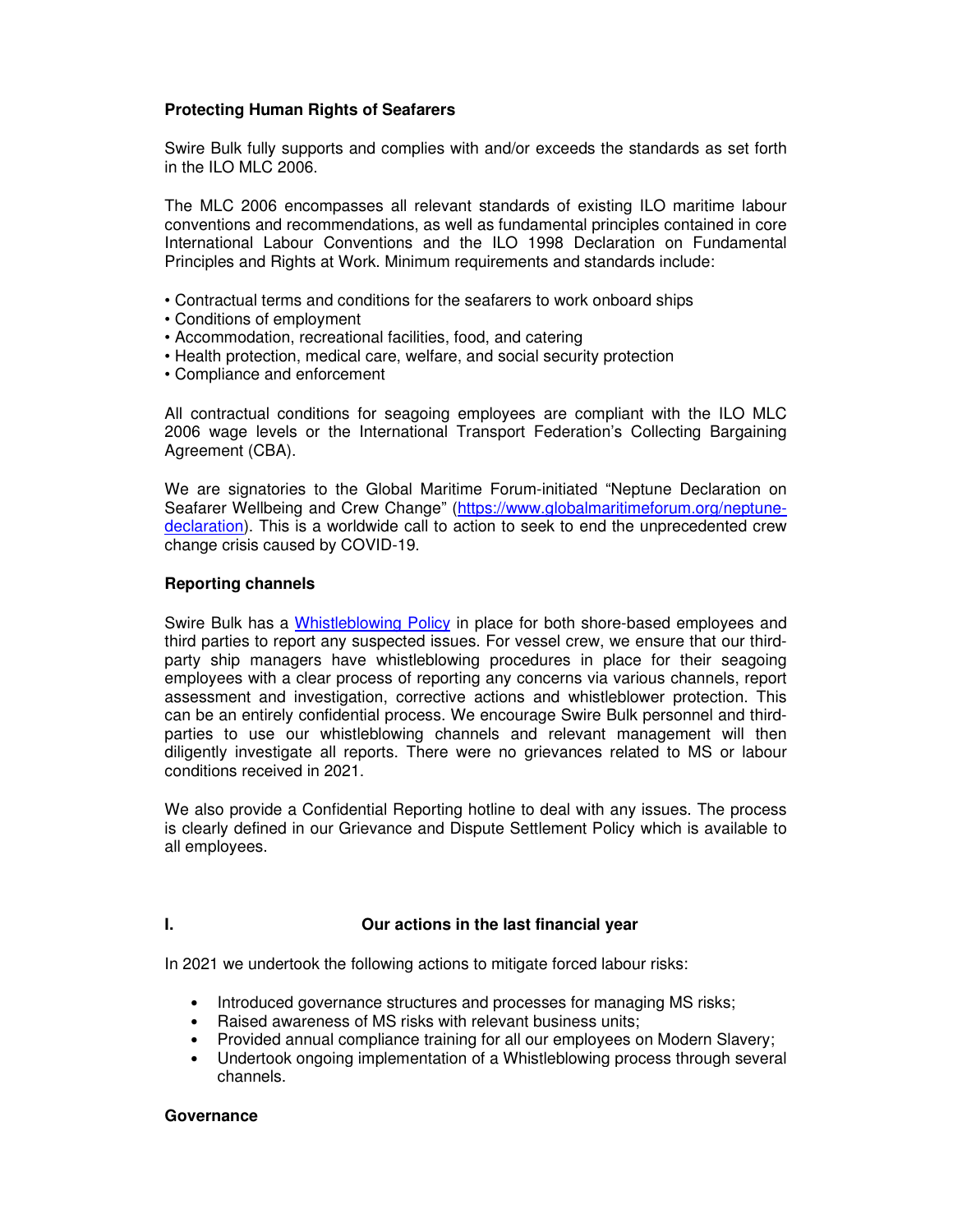Swire Bulk's Sustainable Development department coordinates the Modern Slavery governance process within the organisation.

Appropriate contractual clauses related to slavery and human trafficking are included in all our new service agreements.

Our parent company joined The Mekong Club in 2021 and thus we are now members. The Mekong Club is a catalyst for change, uniting and mobilising businesses to bring about sustainable practices towards the fight against modern slavery. We have full access to their wide range of online resources and have been using various toolkits to improve our management of modern slavery.

#### **Modern Slavery Awareness Training**

MS awareness training is a part of our broader governance compliance training (together with training on Code of Conduct, Anti-Bribery and Corruption, Anti-Money Laundering, Anti-Trust, General Data Protection Regulation (GDPR), Sanctions etc.). This training is established for a) all new joiners on joining, and b) all other employees are required to undergo training annually.

We are pleased to report that during FY 2021, 151 employees, (100% of our shorebased employees), undertook the training. Training is done via our online portal and consists of a 10-minute module on understanding MS UK Act and accompanied by the course test.

We also raise awareness of MS amongst our seagoing employees during the Safety Awareness Courses conducted internally throughout the year. In 2021, 130 Swire Bulk senior officers attended these sessions.

#### **Assessments and engagement**

The manning agencies we use globally were assessed as low risk with respect to the Modern Slavery Act. All manning agencies are certified as Maritime Labour Convention, 2006 (MLC) compliant. The requirements of the MLC cover the aspects of the Modern Slavery Act. Swire Bulk is audited annually by our Group Internal Audit Department on how we manage third-party contractors and their policies and procedures.

All Swire Bulk vessels, including chartered-in vessels, are MLC certified. This is periodically verified through annual internal audits and during external audits by classification society recognised by Flag State.

#### **Addressing potential Modern Slavery Risks during COVID-19**

From the start of the global pandemic, Swire Bulk remained committed to responsible business practices. The unprecedented crew change crisis has led to serious consequences for seafarers' wellbeing. Swire Bulk, through the contracted Ship Managers, worked with manning agencies to ensure that our seagoing employees are protected. We ensured that all contract extensions, managed by third-party manning agencies, were mutually agreeable with highest respect for seafarers' safety and human rights.

With longer tours and little or no access to shore leave in most ports worldwide, the Company extended the seafarers' daily internet usage cap from four hours to 12 hours a day. This allowed a more regular communication with their families back home. A "COVID-19 Care" monthly messing package was introduced to facilitate more social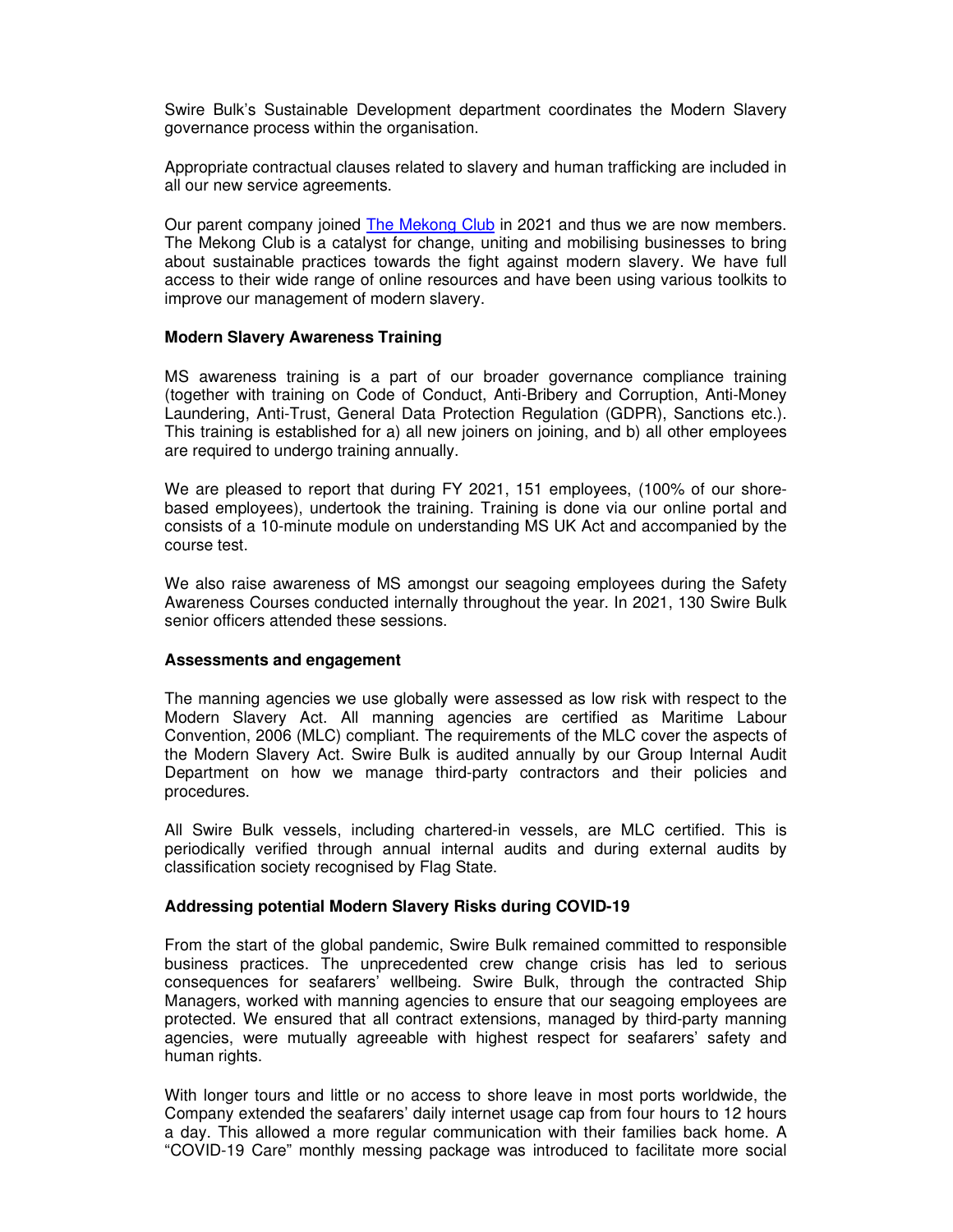gatherings on board amongst the effectively long-term quarantined ships' crews. The Company also ensured that essential toiletries and masks were supplied when required.

Responsibility for arranging, and paying, for all quarantine requirements ashore, both pre-joining and whilst eventually en route back home, and the various testing protocols were undertaken by the Company.

Recognising the plight of some of our long-term seafarers stranded back at home without income, the Company assisted them with cash advances to tide them over the difficult time, until they could return to work with us.

Regular sessions were held via videoconferencing between the vessels and third-party managers, focusing on crew wellbeing and safety, and allowing for the regular dialogue between seafarers and management personnel.

We subscribe to Befrienders Worldwide, an international network of crisis helplines and multilingual hotline services. This is made available to our seagoing and shore-based employees at no cost to the individuals. We promote and encourage our employees to use those helplines if they feel they may need assistance from an independent thirdparty, and the initial reports and discussions are anonymous to Swire Bulk (note: if repatriation is required, then specifically for our sector, the identity of the seafarer will have to be revealed for the office to facilitate this).

## **Effectiveness and consultation**

Swire Bulk's Sustainable Development department works with various stakeholders within the Company and at the Group level to ensure we have a robust governance structure.

We monitor and review our policies and procedures to ensure they reflect recent regulatory compliance. As a member and strong supporter of The Mekong Club, we receive latest guidance documents developed by them through the regular members' meetings. We will continue to work with The Mekong Club to further strengthen our governance and will seek further guidance on best practices in combatting MS within our business and value chain.

# **II. Looking ahead**

We will focus broadly on the following areas over the next financial year:

# • **Governance**

We will continue reviewing and strengthening our policies and procedures, with recommendations from The Mekong Club, to ensure they appropriately address modern slavery risks within our operations and our supply chain.

We will work to ensure that the appropriate contractual clauses related to modern slavery and human trafficking are included in all our new supplier and chartering agreements (where possible) and we will be working though our existing contracts to also incorporate these.

We also will work with our Operations, Chartering and Legal teams on further strengthening our contractual requirements and due diligence process.